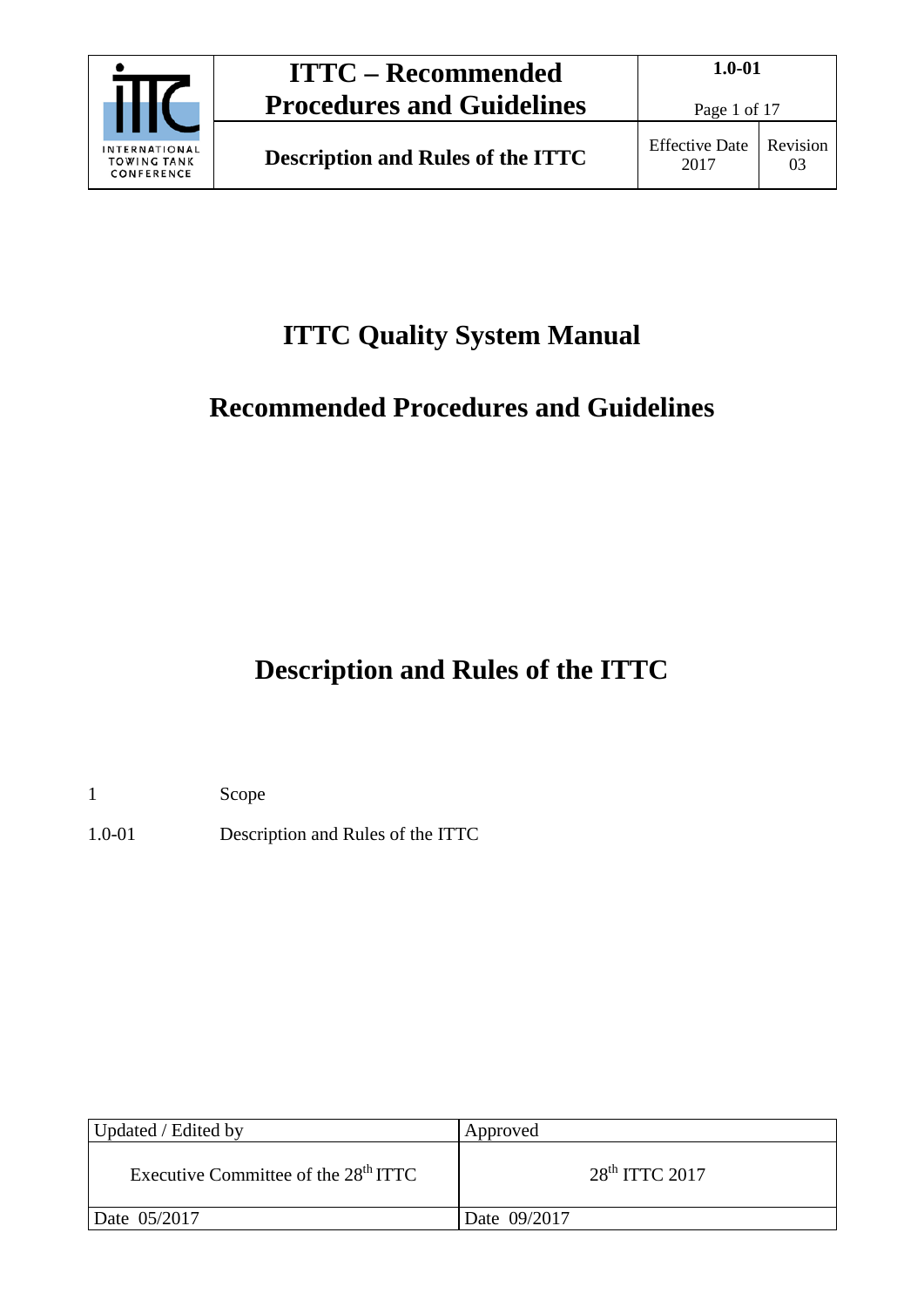

**Description and Rules of the ITTC** Effective Date

Page 2 of 17

2017 Revision 03

## **Table of Contents**

| 1. |     |                                  |  |
|----|-----|----------------------------------|--|
| 2. |     |                                  |  |
| 3. |     |                                  |  |
| 4. |     | <b>MEMBERSHIP</b> 3              |  |
|    | 5.  | FULL CONFERENCE 4                |  |
|    | 5.1 | Roles and responsibilities4      |  |
|    |     | 5.2 Decision making between Full |  |
|    | 6.  | <b>EXECUTIVE COMMITTEE4</b>      |  |
|    | 6.1 | Roles and responsibilities4      |  |
|    |     |                                  |  |
|    | 7.  |                                  |  |
|    | 7.1 |                                  |  |
|    |     |                                  |  |
|    | 7.3 | Advisory Council fee 7           |  |
|    | 8.  | <b>TECHNICAL COMMITTEES7</b>     |  |
|    | 8.1 | Roles and responsibilities7      |  |
|    |     |                                  |  |
|    |     |                                  |  |

| 10. SERVING IN MORE THAN ONE           |
|----------------------------------------|
|                                        |
| 11.1 Roles and responsibilities 9      |
| 11.2 Selection of the ITTC Secretary 9 |
|                                        |
| 13. THE CONFERENCE  10                 |
| 13.1 Conference arrangements11         |
| 14. COMMUNICATIONS 12                  |
| 14.1 ITTC Website  12                  |
| 14.2 ITTC Newsletter 12                |
|                                        |
|                                        |
| operation of the ITTC  13              |
|                                        |
| B.3. Brief history of the ITTC 14      |
| <b>B.4. Aims of the ITTC  14</b>       |
| B.5. The ITTC Organization 15          |
|                                        |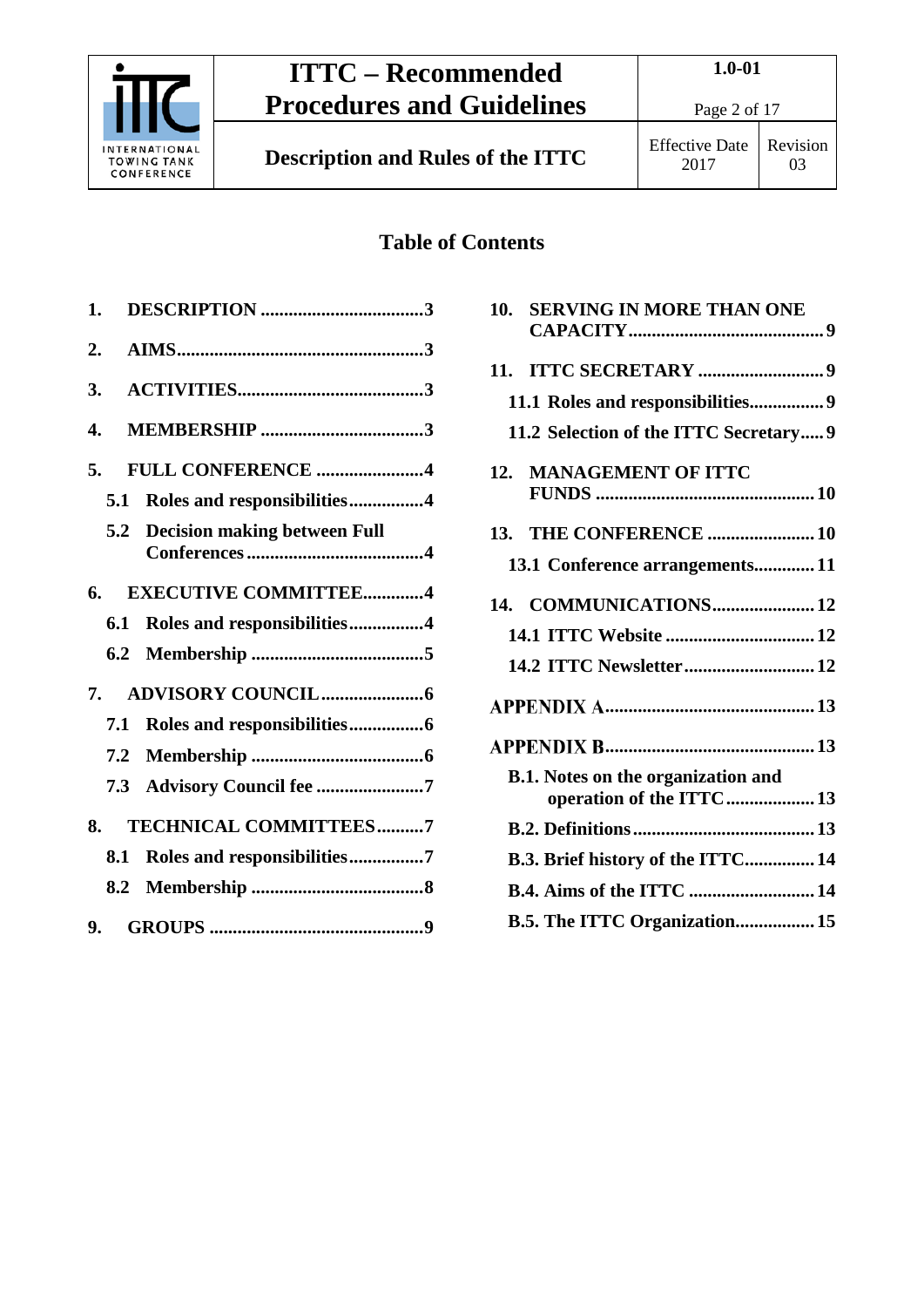

**Description and Rules of the ITTC** Effective Date

Page 3 of 17

2017 Revision 03

## **Description and Rules of the ITTC (International Towing Tank Conference)**

## <span id="page-2-0"></span>**1. DESCRIPTION**

The International Towing Tank Conference (ITTC) is a world-wide independent association of hydrodynamics research organizations that operate towing tanks or similar model test laboratories. ITTC members support the designers, builders and operators of ships and marine installations by giving advice and information regarding the performance, safety and environmental impact of ships and marine installations using the results of physical model tests, numerical modelling and full-scale measurements.

## <span id="page-2-1"></span>**2. AIMS**

The aims of the ITTC are:

- A) To stimulate progress in solving the technical problems which are of importance to towing tank organizations and model test laboratories;
- B) To stimulate research in areas in which a better knowledge is required in order to improve methods of predicting the full-scale hydrodynamic performance of ships and marine installations;
- C) To stimulate the improvement of methods of model experiments, numerical modelling and full-scale measurements;
- D) To recommend procedures for carrying out physical model experiments, numerical modelling and full scale measurements of ships and marine installations;
- E) To validate the accuracy of full-scale predictions for quality assurance;
- F) To formulate collective policy on matters of common interest;
- G) To provide an effective organization for the interchange of information.

## <span id="page-2-2"></span>**3. ACTIVITIES**

The aims of the ITTC shall be pursued by:

- A) Stimulating research into specific topics;
- B) Organizing and encouraging meetings to review progress in this research;
- C) Making such recommendations and decisions on joint action and policy as seem desirable to the members of the ITTC;
- D) Establishing procedures and guidelines to help the member organizations to maintain their institutional credibility with regard to quality assurance of products and services, such as, performance prediction and evaluation of designs by either experimental or computational means;
- E) Recording and publishing discussions taking place at ITTC meetings.

### <span id="page-2-3"></span>**4. MEMBERSHIP**

Membership of the ITTC shall be open to all towing tank organizations or model test laboratories that carry out hydrodynamic work in support of the designers, builders and operators of ships and marine installations, and to other organizations that contribute to the aims of the ITTC.

Applications for membership shall be made to the Executive Committee through the ITTC Secretary. Each such organization shall satisfy the Executive Committee that it is eligible for membership.

Each member organization shall be represented by its director or other senior officer having the authority to bind the member organization in matters relating to the ITTC (the designated representative).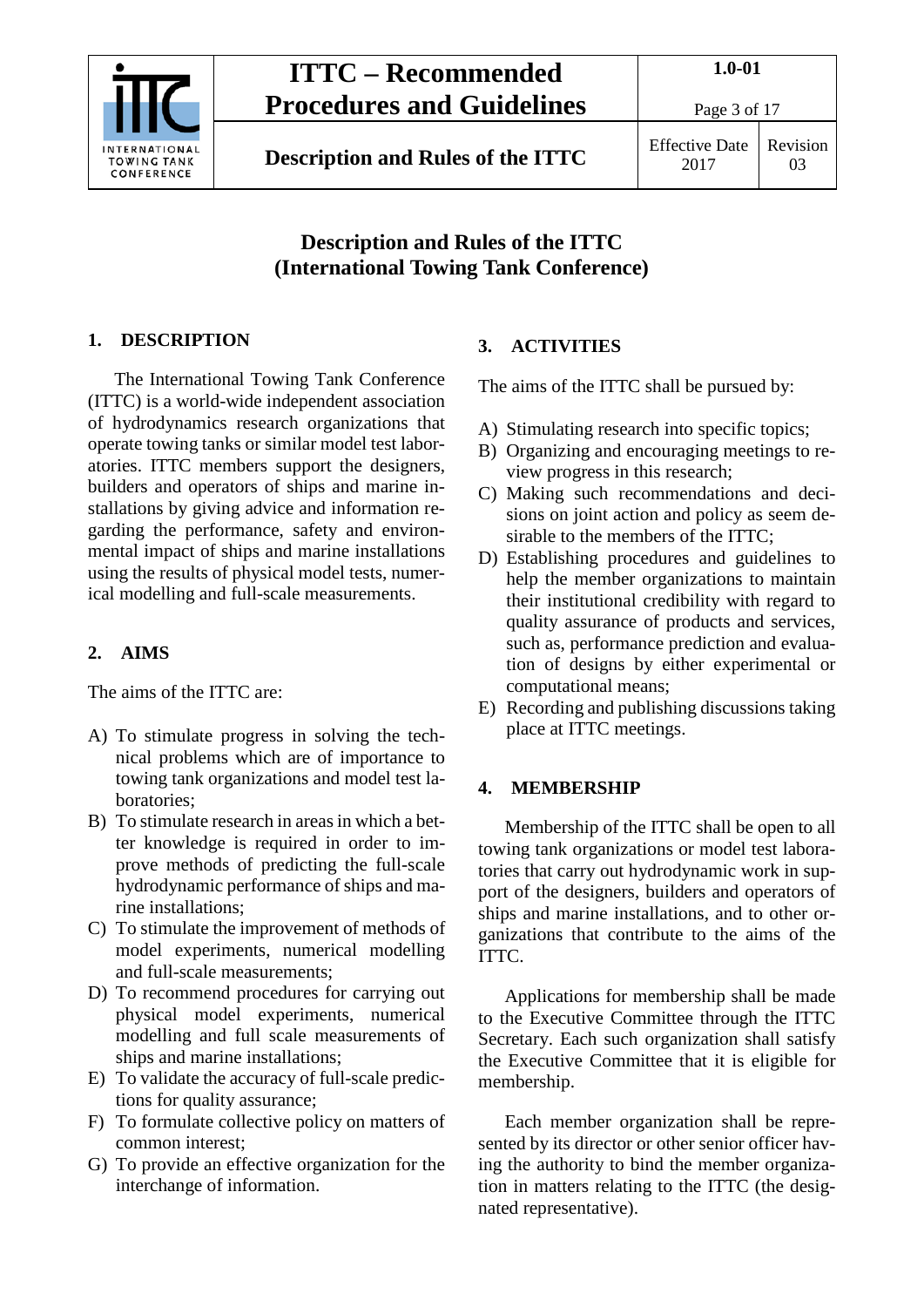

A membership fee shall be payable by all member organizations. The Executive Committee shall propose the annual fee for the next three years for approval by the Full Conference. The fee shall be payable annually by October 1st . Member organisations may choose to pay annually or once for all three years. Members admitted during an ITTC period shall pay the full membership fee for the year they are admitted and for the following years.

A member organization, which has not paid the fee by March 31st the following year shall no longer be a member organization of ITTC and the name of the organization shall be removed from the membership list. The Executive Committee may extend this deadline if unusual financial or administrative circumstances delay the payment of the fee.

#### <span id="page-3-0"></span>**5. FULL CONFERENCE**

The Full Conference comprises the designated representatives of member organizations eligible to vote and present at general sessions that take place during the Conference.

#### <span id="page-3-1"></span>**5.1 Roles and responsibilities**

- A) The Full Conference shall:
- B) Determine the policies of the ITTC;
- C) Approve changes to the rules of the ITTC;
- D) Appoint the Chairman of the Executive Committee and the ITTC Secretary;
- E) Appoint the Chairman and members of each technical committee or group;
- F) Approve financial reports and plans and the ITTC membership fee;
- G) Approve the host organization for the next Conference;
- H) Approve terms of reference for technical committees and groups;
- I) Approve recommended procedures and guidelines.

Only member organizations are eligible to vote. The vote shall be exercised by the designated representative of the organization and no organization shall be entitled to more than one vote. A designated representative who is unable to attend the meeting may choose to delegate the voting rights of the member organization to another employee of the organization. The designated representative must inform the Chairman of the Executive Committee of the name of the alternate before the start of the general session at which the vote will take place. Postal or email votes shall not be allowed.

Voting may be by secret ballot or a show of hands as determined by the Executive Committee. An affirmative vote of at least 2/3 of members present shall be required to carry a motion.

A record of the decisions of the Full Conference shall be published in the proceedings of the Conference.

#### <span id="page-3-2"></span>**5.2 Decision making between Full Conferences**

If for any reason a decision is required in the time gap between Full Conferences with regard to the items listed in 5.1, the Executive Committee unanimously and supported by a majority of the Advisory Council is mandated to make such decision. If a unanimous decision cannot be made, a decision shall be made in accordance with a procedure approved by the Full Conference.

Any decisions made in accordance with 5.2 shall be reported to the Full Conference and recorded in the proceedings of the Conference.

#### <span id="page-3-4"></span><span id="page-3-3"></span>**6. EXECUTIVE COMMITTEE**

#### **6.1 Roles and responsibilities**

The Executive committee shall: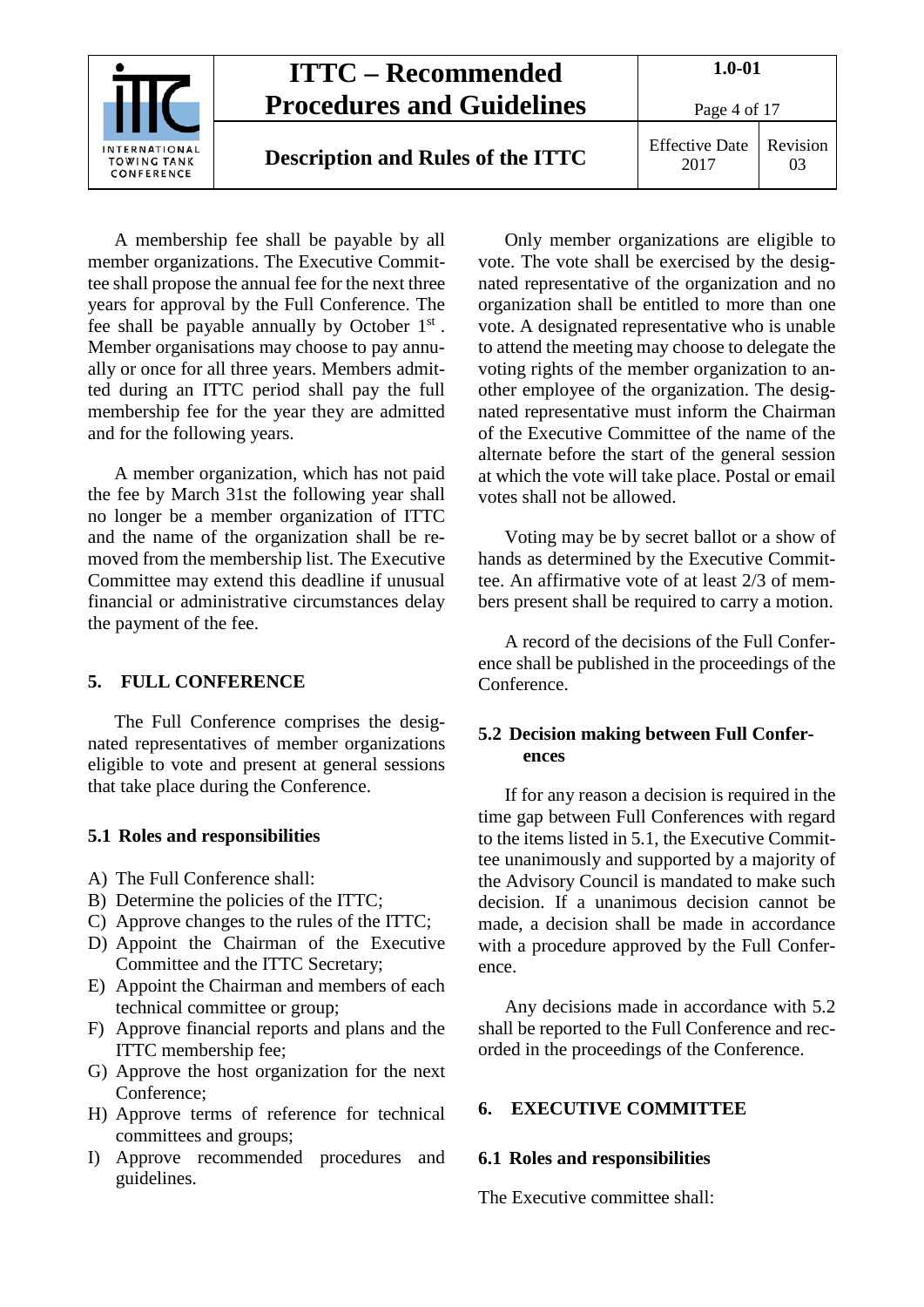

## **Description and Rules of the ITTC** Effective Date

Page 5 of 17

2017 Revision 03

- A) Implement the decisions of the Full Conference;
- B) Represent the ITTC between Conferences;
- C) Replace members of technical committees or groups as necessary between Conferences;
- D) Accept new member organizations to the ITTC;
- E) Manage the income from the ITTC membership fees and any amounts transferred from the Advisory Council.
- F) Approve the arrangements and associated costs and registration fees for the Conference;
- G) Prepare a report on its activities for presentation at a general session of the Conference.

The Executive Committee shall propose the following for approval by the Full Conference:

- A) The Executive Committee Chairman, ITTC Secretary and members and Chairmen of technical committees and groups;
- B) The terms of reference of technical committees and groups;
- C) Recommended procedures and guidelines;
- D) The host organization for the next Conference;
- E) A financial plan and the ITTC membership fee.

In order to pursue the aims of the ITTC the Executive Committee may initiate formal interactions or collaborations between the ITTC and other organizations (for example the IMO or ISSC). The Executive Committee may require technical committees to carry out specific tasks in support of such interactions.

Votes by the Executive Committee may be by a show of hands or secret ballot at the call of the Chairman. A simple majority shall carry a motion.

The Executive Committee shall meet at least three times between Conferences.

## <span id="page-4-0"></span>**6.2 Membership**

The Executive Committee shall normally consist of seven full-voting members including the Chairman.

- A) There shall be one representative from each of the six geographic areas listed in Appendix A. (the area representative). Where at all possible, the area representative shall represent a member organization of the Advisory Council. The Executive Committee may approve exceptions to the area representative being from a member organization of the Advisory Council. Each area representative shall normally serve for two terms of three years each. The area representatives shall be appointed at least one-half year prior to the Conference by the member organizations of that area. Each region shall decide on its own procedure for selection (election) of its area representative.
- B) The Chairman of the next Executive Committee shall be appointed by the Full Conference at the end of the Conference and act as Chairman until the end of the next Conference. The Chairman of the Executive Committee is usually the designated representative of the member organization that will host the next Conference, but the Executive Committee may propose as its Chairman the designated representative of any member organization in the area where the next Conference will be held. The Vice Chairman of the Executive Committee shall be elected by the Executive Committee from its members.

The following shall be ex-officio non-voting members of the Executive Committee:

- A) The Chairman of the Advisory Council
- B) The ITTC Secretary
- C) The past Chairman of the Executive Committee. If the past Chairman is the repre-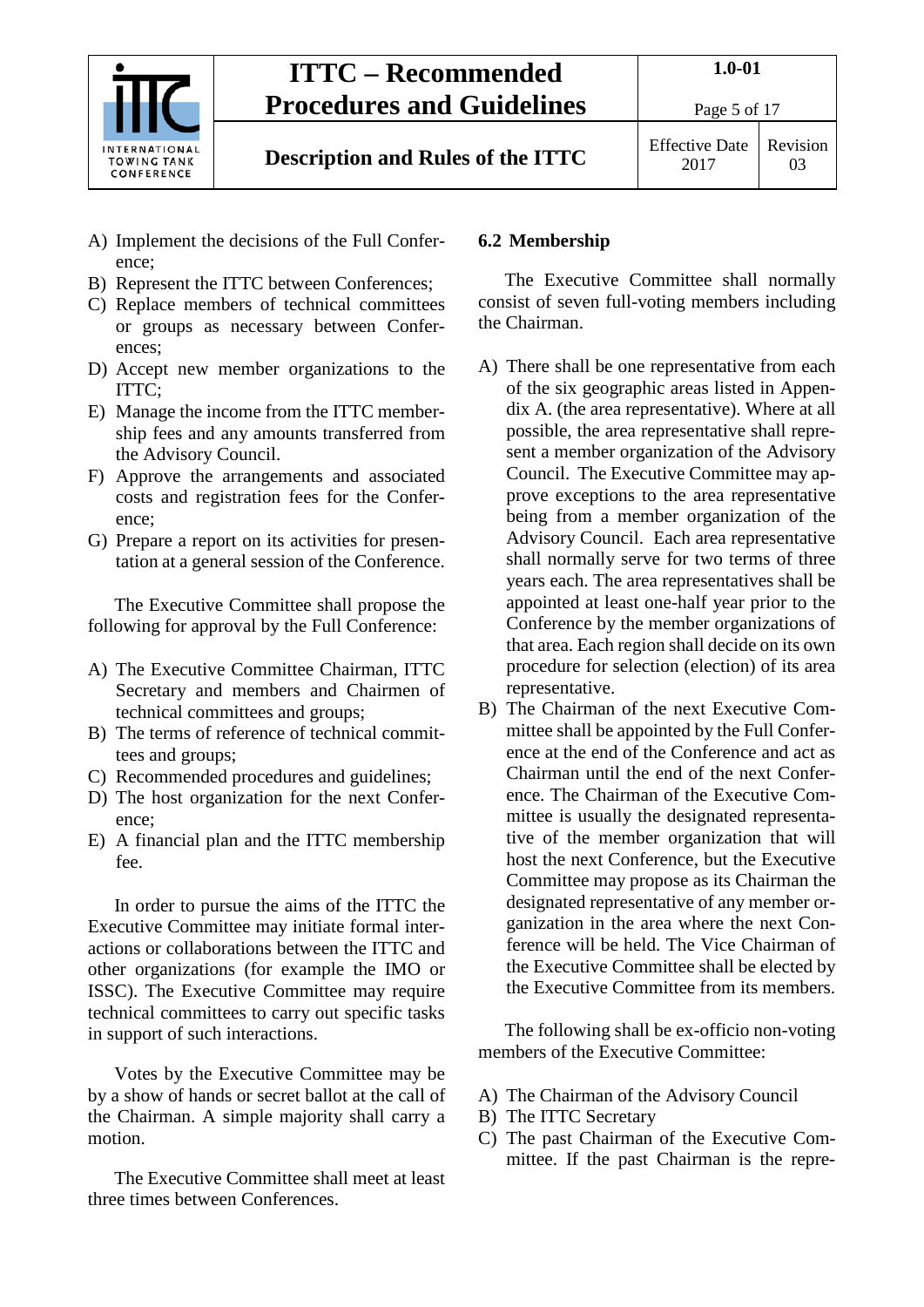

Page 6 of 17

sentative of a geographic area then that person shall be a full voting member of the Executive Committee.

D) The Conference Organizer, if that person is not a member of the Executive Committee.

In the absence of the Chairman, meetings of the Executive Committee shall be conducted by the Vice Chairman.

## <span id="page-5-1"></span><span id="page-5-0"></span>**7. ADVISORY COUNCIL**

### **7.1 Roles and responsibilities**

The Advisory Council proposes to the Executive Committee the topics that should be addressed by the ITTC, bearing in mind that the primary aim of the ITTC is to solve technical problems of importance to towing tank organizations. It proposes new specialist committees and recommends terms of reference for all technical committees based on input from technical committees, ITTC members at large and the expertise and priorities of Advisory Council members.

The Advisory Council proposes recommended procedures and guidelines to the Executive Committee based on proposals by technical committees and groups.

The Advisory Council may provide advice or recommendations to the Executive Committee on any other topics agreed by the Chairmen of the Executive Committee and Advisory Council.

The Advisory Council may set up mechanisms to support and monitor the work of Technical Committees. The Advisory Council may communicate with technical committees through the ITTC Secretary.

Votes on matters other than the appointment of the Chairman or Vice Chairman may be by a show of hands or secret ballot at the call of the Chairman. A simple majority shall carry a motion.

The Advisory Council shall meet at least three times between Conferences at times and places coordinated with meetings of the Executive Committee.

## <span id="page-5-2"></span>**7.2 Membership**

The Executive Committee appoints members to the Advisory Council. Applications for membership shall be made to the Executive Committee through the area representative. Each such organization must satisfy the Executive Committee that:

- A) The purpose of the organization is the prediction of performance of marine vehicles, marine structures and marine installations. The organization provides information, on a fee-for-service basis, to clients who are the designers, builders, owners or operators of these assets. The work is directed and executed by full time professional staff. The organization may also conduct research, technology development, and education activities, provided the funding for these is secondary to its client revenue.
- B) It has a long history of work in support of the ITTC as evidenced by membership of Committees and Groups, providing data in support of committee and group work, or making written contributions to committees and groups;
- C) It operates at least two model test facilities and has the capability of performing a variety of experimental and numerical investigations within the scope of the ITTC.

No limit shall be put on the total number of members. However, the Executive Committee shall confirm the membership of each member of the Advisory Council once every six years. In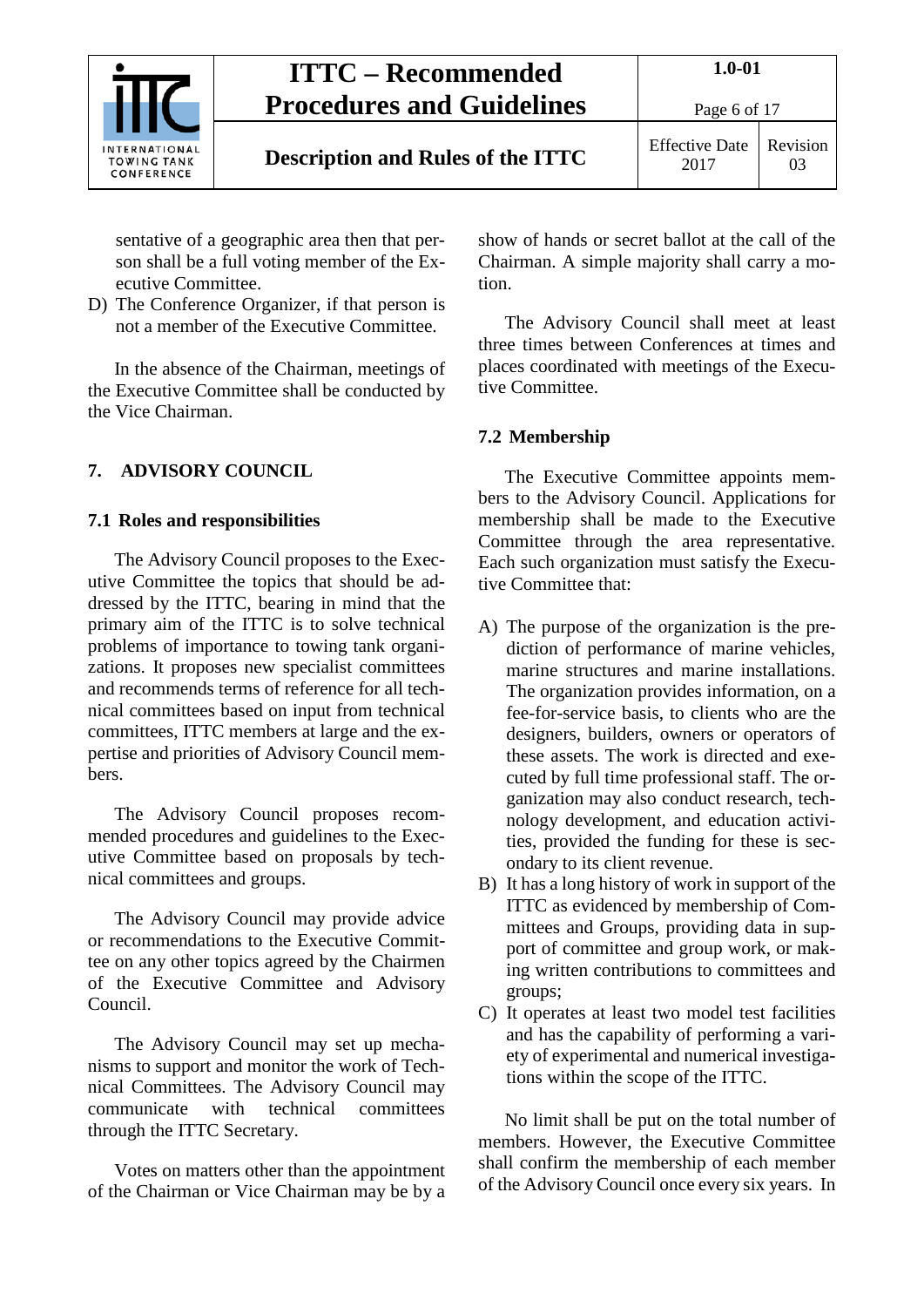

order to remain a member of the Advisory Council members must demonstrate to the Executive Committee that they meet the criteria A), B) and C) and that in addition, they have had a record of regular attendance at meetings of the Advisory Council and the Full Conference and have made meaningful contributions to the Advisory Council. Half the Advisory Council member organizations shall be confirmed every three years. The Advisory Council shall recommend the process for confirmation to the Executive Committee.

Member organizations appointed to the Advisory Council shall be represented on the Advisory Council by their designated ITTC representative. In the event of the designated representative being unable to attend a meeting, the member organization may send an alternate who shall be a senior technical member of the management of the member organization, able to contribute to technical discussions on hydrodynamic testing, numerical modelling and fullscale measurement.

Each member of the Executive Committee shall be an ex-officio member of the Advisory Council if he/she is not already a member in his own right as a representative of a member organization.

The Chairman and Vice Chairman of the Advisory Council shall be elected by its members between one year and one-half year prior to the next Conference. The election shall be by secret ballot, the candidate with the maximum number of votes shall be elected. The Chairman shall take office immediately following the end of this Conference. In the absence of the Chairman, the meetings of the Advisory Council shall be conducted by the Vice Chairman.

Secretarial support to the Advisory Council shall be provided by the ITTC Secretary.

#### <span id="page-6-0"></span>**7.3 Advisory Council fee**

Advisory Council members shall pay a fee to provide sufficient money to cover the cost of the additional workload on the ITTC Secretary of performing secretarial duties directly for the Advisory Council. The fee shall be approved by the Advisory Council and paid at the same time and under the same conditions as the ITTC membership fee. The Advisory Council shall be responsible for managing the income from the Advisory Council fee.

#### <span id="page-6-2"></span><span id="page-6-1"></span>**8. TECHNICAL COMMITTEES**

#### **8.1 Roles and responsibilities**

The technical committees carry out the technical work of the ITTC defined in their terms of reference. The results shall be documented in reports published in the proceedings of the Conference.

The technical committees shall consist of two types. One type on "general subject areas" (general committees), such as: Resistance, Propulsion and Manoeuvring, shall be continuing committees. The other type on "special subject areas" (specialist committees), such as Waterjets, where a specific technical problem needs to be addressed shall be of limited duration.

Technical committees shall develop detailed plans in accordance with their terms of reference. The work of all technical committees shall be directed towards the techniques and understanding of physical and numerical modelling as a means of predicting full-scale behaviour. While maintaining an awareness of progress, fundamental theoretical studies and fundamental aspects of numerical fluid computation shall be covered by other forums, such as the ONR Symposium on Naval Hydrodynamics or Conference on Numerical Ship Hydrodynamics.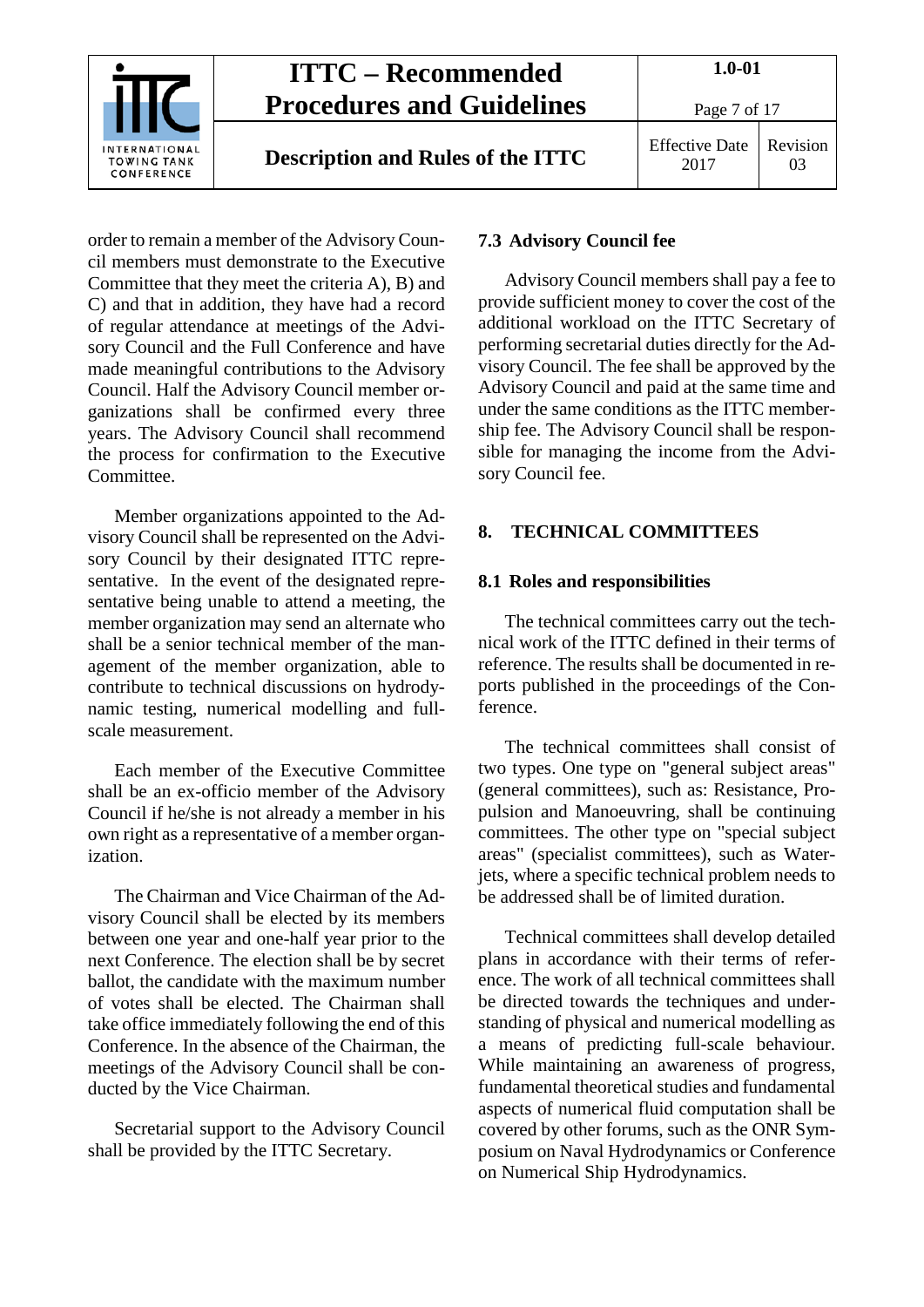

Technical committees may contact member organizations to request assistance (for example, by completing a questionnaire, participating in comparisons of the results of experiments or calculations or providing other information) or accept offers assistance from member organizations or individuals to help them carry out their work. Written contributions to the program of work of a technical committee may be submitted to its Chairman by any member organization or individual. The technical committee may include a short abstract of any such contribution in its report, with an indication of the source from which the full document may be obtained. The conclusions and recommendations published in the committee report are the sole responsibility of the committee.

A technical committee may make informal contact with technical committees of other organizations which may be working in areas of interest to the ITTC committee.

The report of a technical committee shall reflect the opinion of the complete committee. If the committee is unable come to a consensus, the different opinions of committee members shall be published. The length, structure and format of the report shall be in accordance with guidelines set by the Executive Committee. The conclusions shall be structured into two separate parts:

- A) General technical conclusions;
- B) Recommendations to the Full Conference to adopt new or revised Recommended Procedures or Guidelines.

Technical committees may make proposals for future work in the subject area covered by the committee. Such proposals shall be communicated to the Advisory Council through the ITTC Secretary.

Reporting schedules for the technical committees shall be set by the Executive Committee and communicated by the ITTC Secretary.

Technical committees shall meet no more than four times between Conferences.

### <span id="page-7-0"></span>**8.2 Membership**

Each technical committee shall normally consist of not more than eight members, including the Chairman. The Chairman and members shall in all cases be selected for their personal contributions to, interest in, and ability to contribute to the subject area of that technical committee. Formal qualifications and a balanced geographic representation shall also be considered in the selection process. The organization sponsoring the candidate must have agreed to support the candidate financially in carrying out his/her committee work and travel to committee meetings.

For general committees, each geographic area shall be allowed to present to the Executive Committee a "curriculum vitae" of only one candidate for each committee. Once the first six positions have been successfully filled, each geographic area that wishes to nominate an additional candidate may put a "curriculum vitae" of another candidate forward for the two remaining positions on that technical committee. For specialist committees each geographic area may nominate any number of candidates.

The membership of each technical committee shall be reviewed by the Full Conference at intervals of not more than three years. A person shall not serve on technical committees for more than a total of four three-year terms, and shall not be a member on any one technical committee for more than three terms.

A member of a technical committee who is unable to continue in committee work shall be replaced according to the following guidelines:

A) Where possible a suitable candidate should be found from the geographical area of the member to be replaced;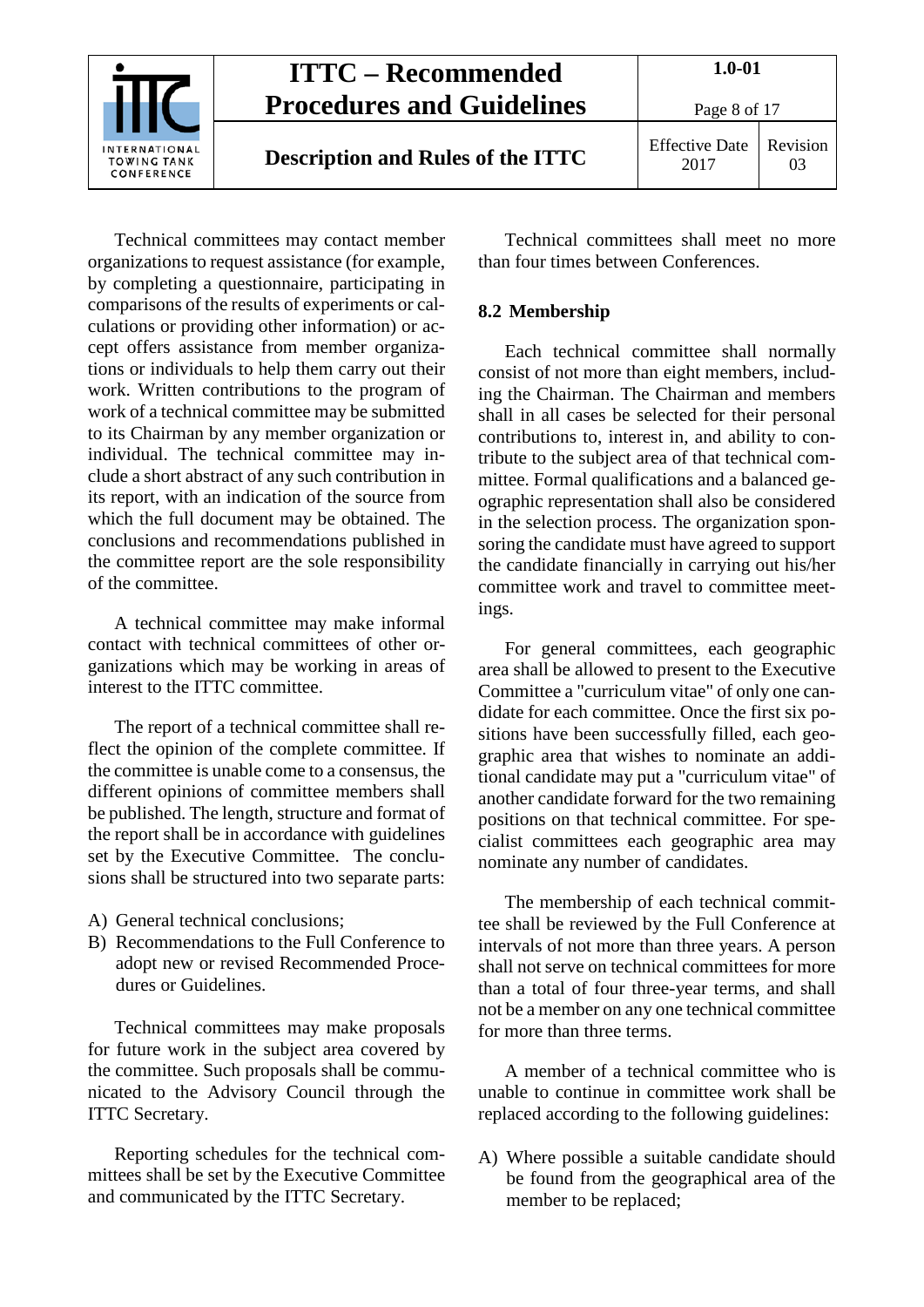

- B) The Area representative for that area shall, after consultation with the Chairman of the technical committee, recommend the name of the replacement member to the Executive Committee;
- C) If a suitable replacement cannot be found from the area of the member to be replaced, the Executive Committee shall solicit proposals from other area representatives. The Executive Committee shall consult with the Chairman of the Technical Committee on the suitability of candidates for the work of the Committee;
- D) The Executive Committee shall appoint the new technical committee member.

## <span id="page-8-0"></span>**9. GROUPS**

The Executive Committee may establish groups to carry out specific non-technical tasks for the ITTC. Examples of groups are the Symbols and Terminology Group and the Quality Control Group. Groups may have fewer members than the technical committees. Membership on a group shall normally not exceed three consecutive terms of three years, but the Executive Committee may make exceptions. Groups shall be disbanded upon completion of their tasks. Groups shall meet no more than four times between Conferences.

### <span id="page-8-1"></span>**10. SERVING IN MORE THAN ONE CA-PACITY**

No person shall serve in more than one official capacity, or on more than one technical committee, at the same time. The official capacities are:

- A) Membership of the Executive Committee;
- B) Chairman of the Advisory Council;
- C) Chairman of a technical committee or group.

A member of the Executive Committee or the Chairman of the Advisory Council shall not also be a member of a technical committee or group except for short periods of time at the expressed recommendation of the Executive Committee.

## <span id="page-8-3"></span><span id="page-8-2"></span>**11. ITTC SECRETARY**

### **11.1Roles and responsibilities**

The ITTC Secretary shall undertake all administrative and secretarial tasks in support of the operation of the ITTC.

The duties of the ITTC Secretary may include maintaining lists of ITTC memberships, publishing the ITTC Newsletter and maintaining the ITTC website. The ITTC Secretary provides secretarial support to the Executive Committee and the Advisory Council and is the primary point of contact for communications within the ITTC and between outside organizations and the ITTC.

The ITTC Secretary shall be responsible for the administration of ITTC funds. The ITTC Secretary shall:

- A) set up a bank account for ITTC funds;
- B) collect ITTC membership fees and Advisory Council fees;
- C) make separate records of income and expenditure for the ITTC membership fees and AC fees;
- D) prepare proposed budgets and financial reports for the Executive Committee and Advisory Council;
- E) make authorized withdrawals from the account.

### <span id="page-8-4"></span>**11.2Selection of the ITTC Secretary**

The ITTC Secretary shall be employed by or in the case of a retiree, directly supported by a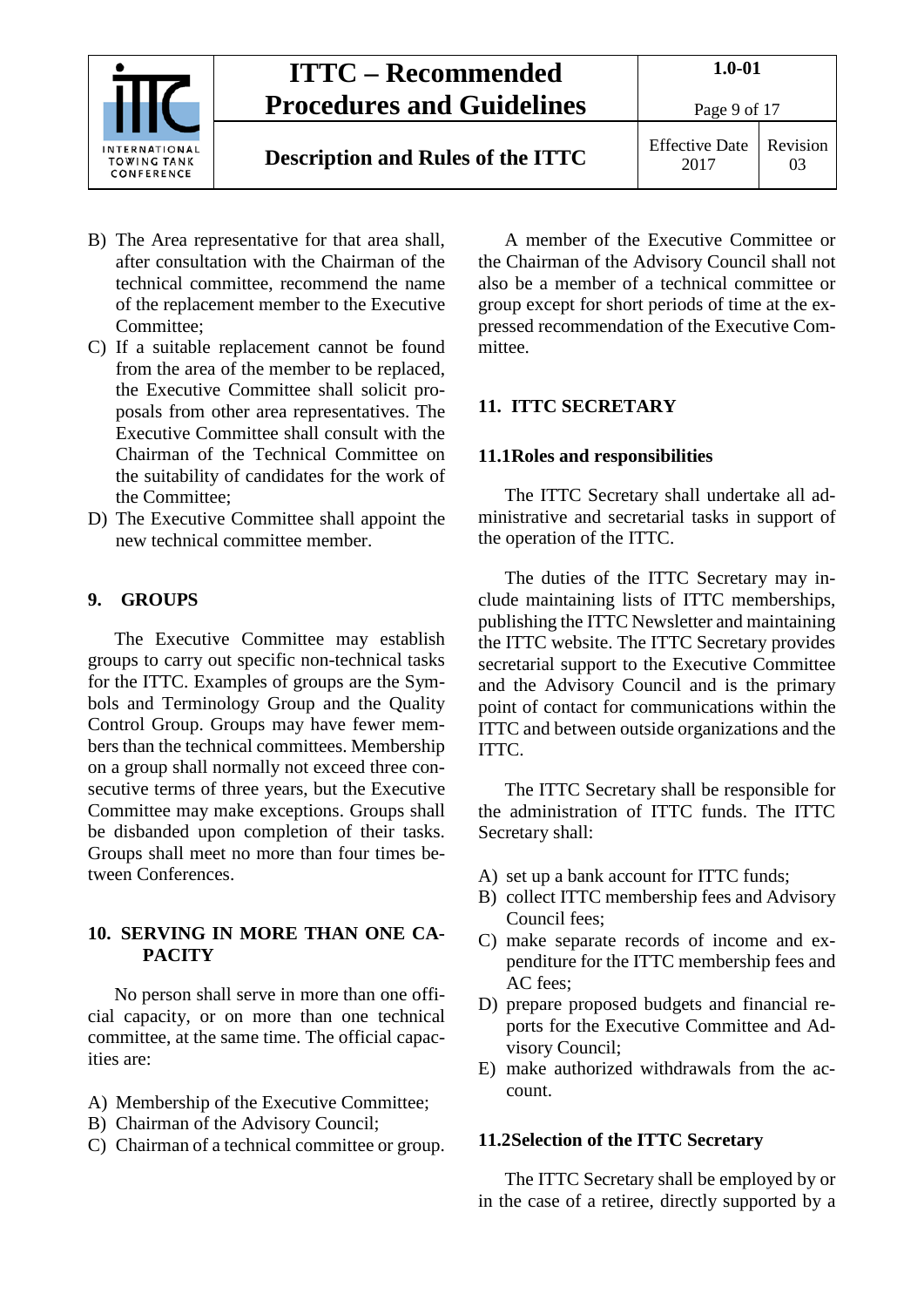

member organization of the Advisory Council which undertakes to provide necessary services such as office space, Fax, email etc. (The host organization for the ITTC Secretary). The Secretary shall have experience as a representative on the Advisory Council or as a member of a technical committee.

The Advisory Council shall give the name of a qualified person willing to become ITTC Secretary for the next ITTC period to the Executive Committee between one year and one-half year prior to the next Conference. The name shall be chosen by secret ballot and the candidate with the maximum number of votes shall be passed on to the Executive Committee. The Executive Committee shall propose the ITTC Secretary to the Full Conference for appointment.

The ITTC Secretary shall normally serve for two terms.

<span id="page-9-0"></span>The remuneration for the ITTC Secretary shall be decided by the Executive Committee.

#### **12. MANAGEMENT OF ITTC FUNDS**

The Executive Committee shall be responsible for the management of income from ITTC membership fees and funds transferred to it by the Advisory Council. Income from membership fees shall be used to cover the costs of the ITTC organization, including the remuneration of the ITTC Secretary, part of the cost of producing the proceedings of the Conference and other costs approved by the Executive Committee.

The Advisory Council shall be responsible for the management of income from Advisory Council membership fees. Income from the Advisory Council fee shall be transferred to the Executive Committee to cover the cost of the additional workload on the ITTC Secretary of performing secretarial duties directly for the Advisory Council and the cost of any other activities approved by the Advisory Council for implementation by the Executive Committee.

Once each year the Executive Committee and Advisory Council shall review and approve budgets for the money for which they have responsibility. The budgets shall show actual income and expenditures to date, including any balance or deficit remaining from previous ITTC periods, and income and expenditures planned for the remainder of the current ITTC period.

The ITTC Secretary shall set up a separate bank account for ITTC funds. The ITTC membership fees and Advisory Council fees may be kept in the same bank account (the ITTC Account), but the ITTC Secretary must maintain separate records of the income and expenditures of money from both sources. Withdrawals from the account shall be made only by the ITTC Secretary with the written authority of the Chairman of the Executive Committee or the Chairman of the Advisory Council as appropriate. Cheques must be co-signed by the senior financial officer of the host organization for the ITTC Secretary.

A financial report shall be included in the Executive Committee Report to the Conference. The Executive Committee shall also present an outline financial plan for the upcoming period including a proposal for the ITTC membership fee, for approval by the Full Conference. The financial reporting period for the ITTC is from October 1st to September  $30<sup>th</sup>$  in the following year.

#### <span id="page-9-1"></span>**13. THE CONFERENCE**

The Conference shall be held at three-year intervals.

Invitations from organizations to host the Conference of the next interval must be sent to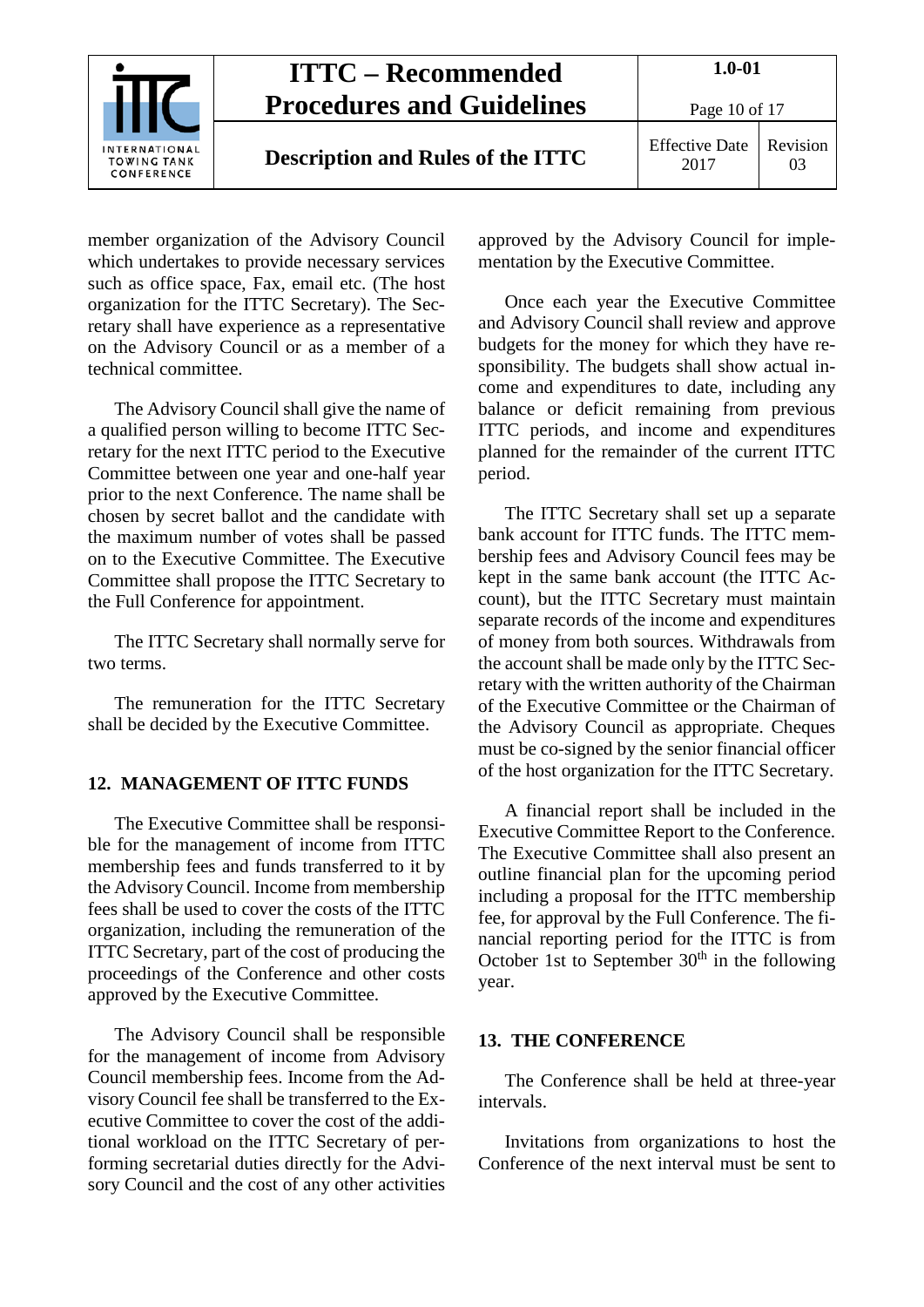

Page 11 of 17

## **Description and Rules of the ITTC** Effective Date

2017 Revision 03

the Executive Committee, through the area representative, at least one year before the Conference of the current interval.

The Executive Committee and the Full Conference shall ensure a balanced rotation of the Conference venue among the six geographic areas. Each area shall decide on its own procedure for the rotation of venue among the countries in the area.

The host organization for the Conference may be either an ITTC member organization or an association whose mandate or aims are relevant to the aims of the ITTC, such as the American Towing Tank Conference, the Society of Naval Architects of Japan or the British Marine Hydrodynamics Panel.

The host organization shall have overall responsibility for the organization of the Conference.

When the host organization is an ITTC member, the Conference organizer shall be the designated representative of the host organization. When the host is a local association, the Conference organizer shall be the designated representative of an ITTC member organization chosen by the association.

The Conference organizer shall be responsible for the detailed arrangements for the Conference including the preparation and publication of the Conference proceedings.

The arrangements, associated costs and registration fees for the Conference must be proposed by the host organization for approval by the Executive Committee.

Participation in the Conference is by invitation only. The host organization shall invite designated representatives of ITTC member organizations and members of technical committees and groups to the Conference. The host organization may also invite observers and seniors to attend. The names of observers shall be proposed by their area representative. Seniors are persons now retired who have had a long association with the ITTC and whose attendance is proposed by their area representative and endorsed by the Executive Committee. The host organization shall offer reduced registration fees to seniors.

### <span id="page-10-0"></span>**13.1Conference arrangements**

The Conference shall include general and technical sessions.

General Sessions shall include discussion of the report of the Executive Committee and presentations of proposals from the Executive Committee for decisions by a vote of the Full Conference. The agenda and decision record of the general sessions shall be published in the proceedings of the Conference. General Sessions shall be chaired by the Chairman of the Executive Committee.

Technical sessions shall discuss the reports and recommendations of the technical committees. No discussion shall be permitted that is not directly related to the report and recommendations under consideration. The Conference proceedings shall not be used as vehicles for disseminating technical papers. Technical sessions shall be chaired by members of the Executive Committee or Advisory Council.

The Conference may also include group discussions, to provide opportunity for discussion of topics of current interest to members. The Advisory Council shall propose topics for group discussions to the Executive Committee. The Executive Committee shall choose suitably qualified individuals to organize and Chair the group discussions. A summary of the discussion shall be published in the proceedings.

Designated representatives, members of technical committees and groups, observers and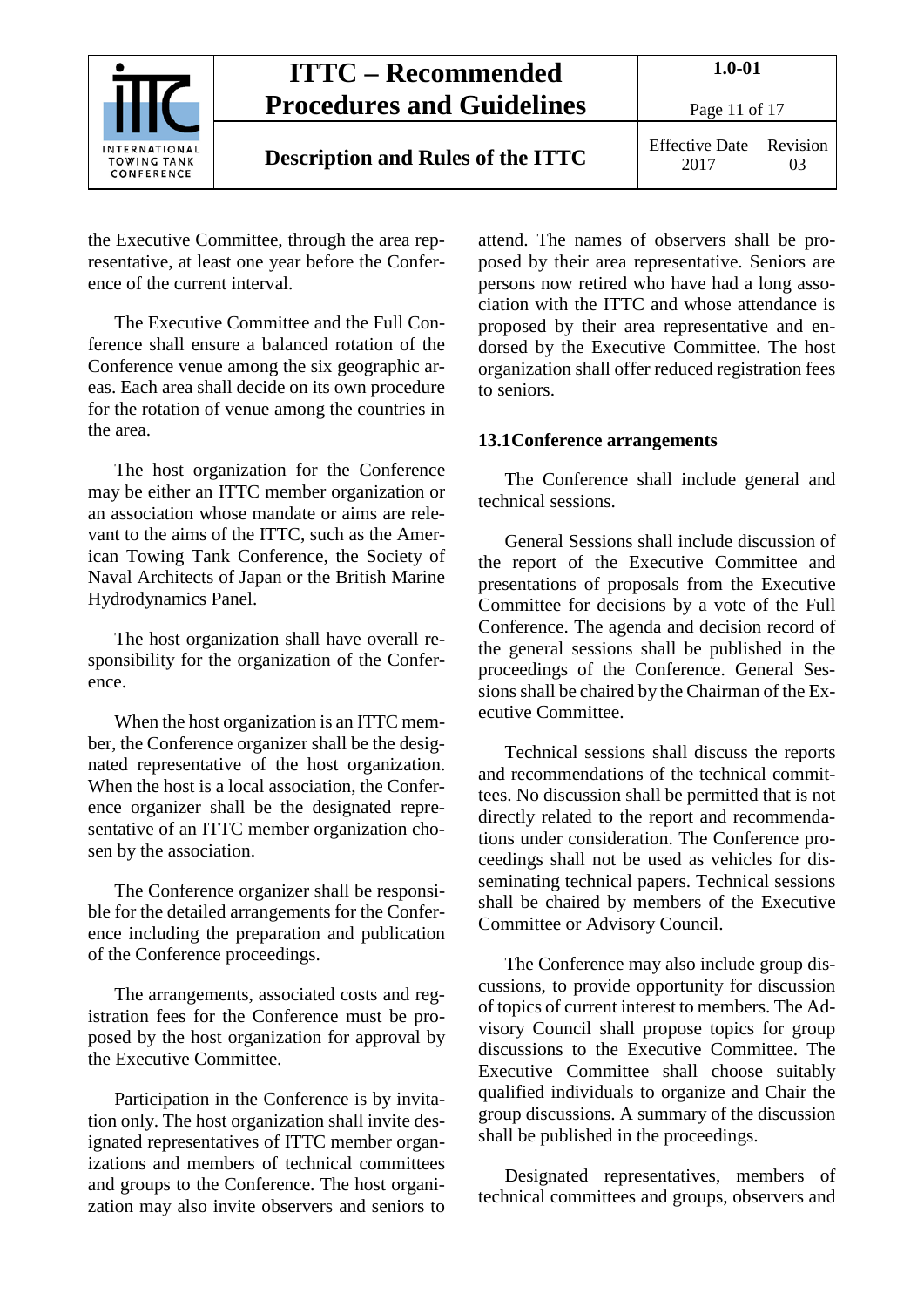

## **Description and Rules of the ITTC** Effective Date

Page 12 of 17

2017 Revision 03

seniors may participate in discussions at technical sessions (including submitting written discussion) and in group discussions. Designated representatives may submit written discussion on behalf of colleagues from their organization. Presentation of written discussion during the technical session shall be at the discretion of the session chairman. Only designated representatives of member organizations may participate in discussions at general sessions.

## <span id="page-11-0"></span>**14. COMMUNICATIONS**

The Executive Committee shall regularly communicate with member organizations on activities relating to the work of the Executive Committee, the Advisory Council and technical committees and groups and other any the matters judged by the Executive Committee to be of concern to ITTC member organizations. The communications may be through the use of a web site, the publication of a newsletter or any other means chosen by the Executive Committee.

Member organizations may bring issues to the attention of the ITTC through their area representative. Members of the Advisory Council may do so at a meeting of the Advisory Council.

## <span id="page-11-1"></span>**14.1ITTC Website**

There shall be only one ITTC web site. The ITTC Secretary shall maintain the site.

The ITTC website shall provide access to:

- A) Membership information, rules, procedures and guidelines, and the archive of Conference proceedings;
- B) Information relating to the upcoming Conference, including location, hotels, travel, technical and social programs, and committee reports, and other documentation for discussion at the Conference.

## <span id="page-11-2"></span>**14.2ITTC Newsletter**

A newsletter may be used to communicate with member organizations. The newsletter shall be published twice a year. It shall be edited and produced by the ITTC Secretary. The newsletter may be published in paper or electronic form.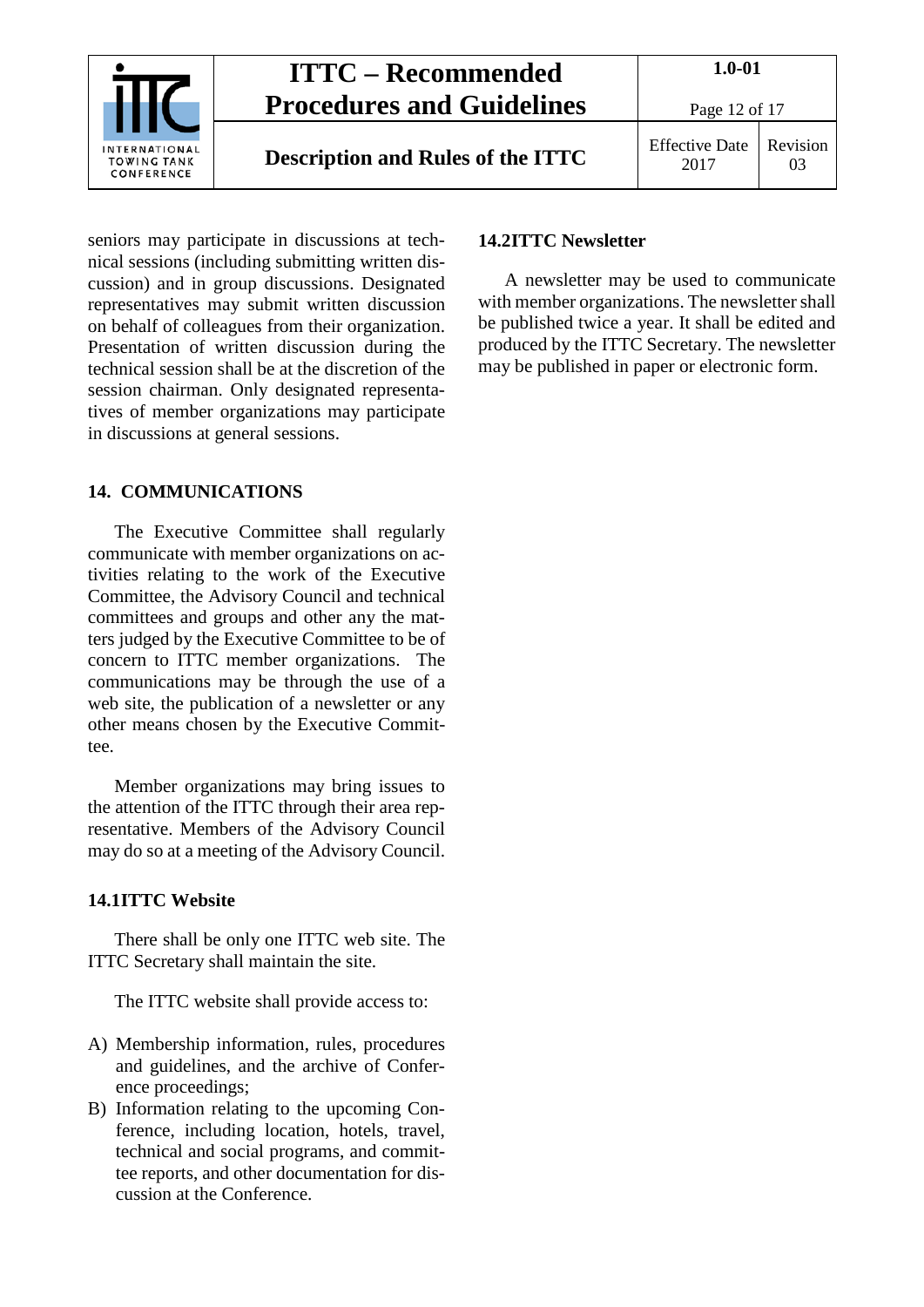

# **ITTC – Recommended Procedures and Guidelines Description and Rules of the ITTC** Effective Date

**1.0-01**

2017

Revision 03

## <span id="page-12-0"></span>Appendix A.

Geographic areas

| Area                  | <b>Countries Included</b> |
|-----------------------|---------------------------|
| Americas              | Argentina,                |
|                       | Brazil,                   |
|                       | Canada,                   |
|                       | Chile,                    |
|                       | Ecuador,                  |
|                       | Mexico,                   |
|                       | USA,                      |
|                       | Venezuela                 |
| <b>Central Europe</b> | Austria,                  |
|                       | Belgium,                  |
|                       | Germany,                  |
|                       | The<br>Netherlands,       |
|                       | United Kingdom            |
| East Asia             | China,                    |
|                       | Korea                     |
| Northern Europe       | Denmark,                  |
|                       | Finland,                  |

## <span id="page-12-1"></span>Appendix B.

### <span id="page-12-2"></span>**B.1. Notes on the organization and operation of the ITTC**

This Appendix provides information to help new members of ITTC or members joining committees for the first time, understand the workings of the ITTC organization. It includes background information, explains some rules in more detail than is appropriate in the formal rules document and includes brief descriptions of current practice.

The Appendix is supplementary to the Rules, and does not take the place of the Rules. In case of a perceived conflict between this Appendix and the Rules, the Rules shall be followed.

## <span id="page-12-3"></span>**B.2. Definitions**

In previous versions of the Rules and colloquially, the words 'International Towing Tank

|                 | Norway,    |
|-----------------|------------|
|                 | Poland,    |
|                 | Russia,    |
|                 | Sweden     |
| Pacific Islands | Australia, |
|                 | India,     |
|                 | Indonesia, |
|                 | Japan,     |
|                 | Malaysia   |
| Southern Europe | Bulgaria,  |
|                 | Croatia,   |
|                 | France,    |
|                 | Greece,    |
|                 | Iran,      |
|                 | Israel,    |
|                 | Italy,     |
|                 | Portugal,  |
|                 | Romania,   |
|                 | Spain,     |
|                 | Turkey     |

Conference', its initials, ITTC, and shortened form, 'Conference' have been used to mean different things depending on the context. The present Rules attempt to avoid this confusion by using these words with specific meanings:

The four letters **ITTC** means the association of towing tank organizations which functions according to these rules.

**The Conference** means the tri-annual meeting of ITTC member organizations.

**The Full Conference** means the representatives of member organizations with authority to vote.

The name "**International Towing Tank Conference**" is not used in the Rules except as the title. In other documents it may be used to mean the organization (ITTC) or the tri-annual meeting (the Conference), depending on the context.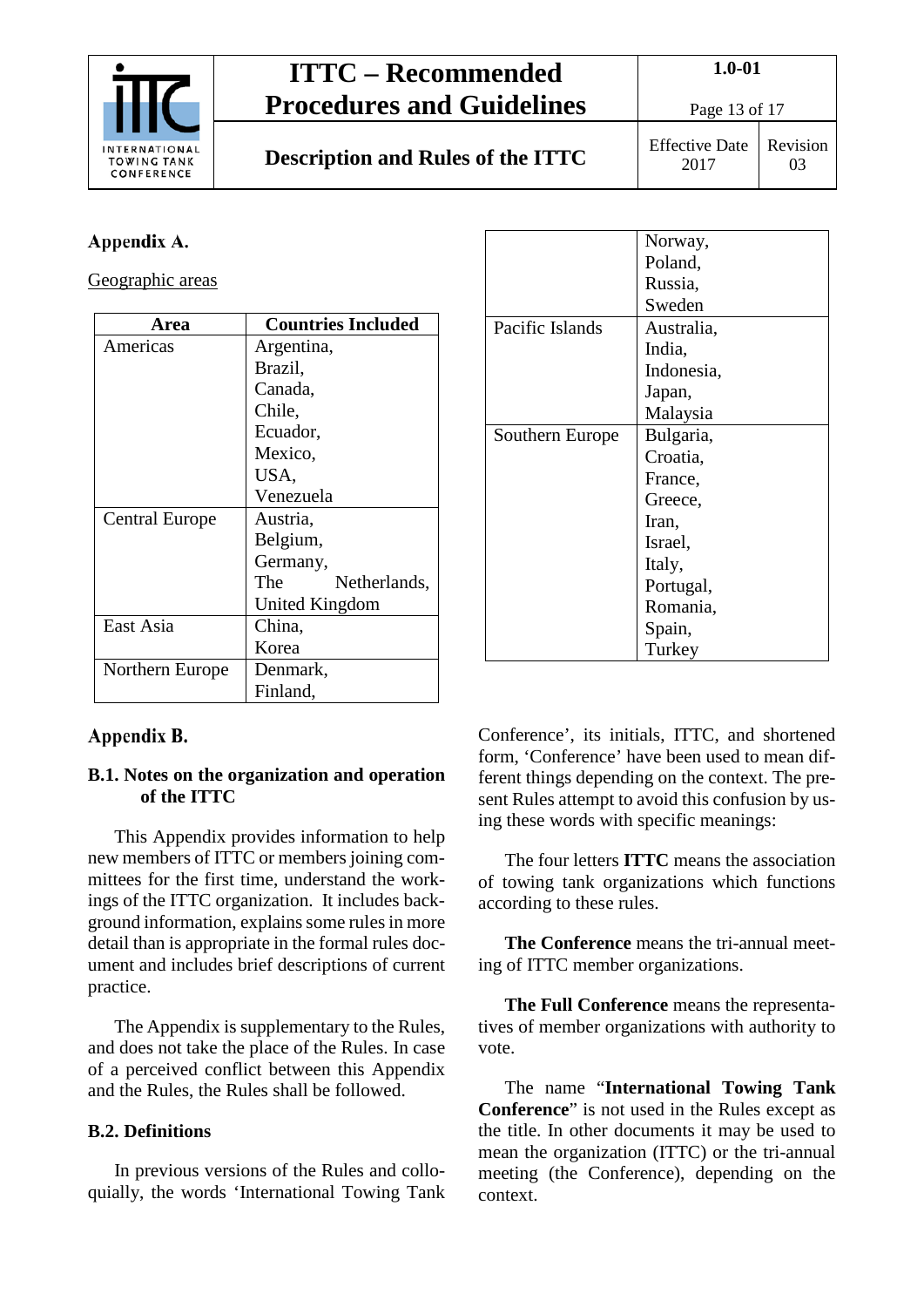

## **Description and Rules of the ITTC** Effective Date

2017 Revision 03

Page 14 of 17

In addition the following three words are used in the Rules:

Shall: Conveys commitment to doing something. Of these three words, shall is used in the Rules in paragraphs which describe the operation of the ITTC.

Must: The action is mandatory; there are no alternatives; gives emphasis; stronger than shall.

May: The action is optional; the choice is up to the person performing the action.

These definitions are also used in this Appendix.

## <span id="page-13-0"></span>**B.3. Brief history of the ITTC**

In 1933 23 representatives of tanks from 10 countries including the superintendents of 9 tanks met in The Hague, to "confer in an open and confidential manner on their own methods and also on the manner of publication of tank results." The program for the new Conference of Ship Tank Superintendents was focused on the everyday business of tanks. The conference appointed a committee to work out "in a more definite way the general conclusions." This was the forerunner of the technical committees we have today. All decisions were made by all those present at the "the conference".

This simple organization continued until 1948, when a Standing Committee of six regional members was formed to give continuity from one Conference to another. it later became the Executive Committee. Up until 1948 individual Conference attendees made presentations, but from 1948 discussions at the Conference were based on reports of the technical committees. This continues to be the structure of the ITTC Conferences.

As the size and number of topics considered by the ITTC increased, there was concern that

the ITTC should not evolve into a diffuse organization loosely concerned with ship hydrodynamics. In addition, the member organizations whose primary business was model testing for clients were worried that they would be outnumbered by the tanks operated by educational and research institutions which did not share the same responsibilities to customers. There was a possibility that ITTC might adopt procedures and policies that would be harmful to the relationships between the more commercial facilities and their customers. The Advisory Council was formed at the 13<sup>th</sup> ITTC in 1972 in response to these concerns. The purpose of the Advisory Council was (and still is) to recommend the subjects to be considered "bearing in mind the primary aim of the conference is to solve technical problems of importance to tank superintendents." Organizations represented on the Advisory Council were selected from member organizations which met criteria chosen to show that their primary business was model testing for clients. In many ways the Advisory Council represents the community of Tank Superintendents which first met over 80 years ago.

## <span id="page-13-1"></span>**B.4. Aims of the ITTC**

The Aims of the ITTC written in the Rules have changed very little from the aims of the ITTC expressed in the first meetings over 70 years ago. Over the years they have been revised to keep them up to date by including numerical modelling and full-scale trials and work done by ITTC members on marine installations other than ships. The aims include stimulating relevant research in hydrodynamics, but the exchange of information concerning research in theoretical hydrodynamics and fundamental aspects of numerical fluid computations are not included. These are covered by other forums, such as the ONR Symposium on Naval Hydrodynamics or Conference on Numerical Ship Hydrodynamics. The ITTC establishes the need for research, encourages research and provides for co-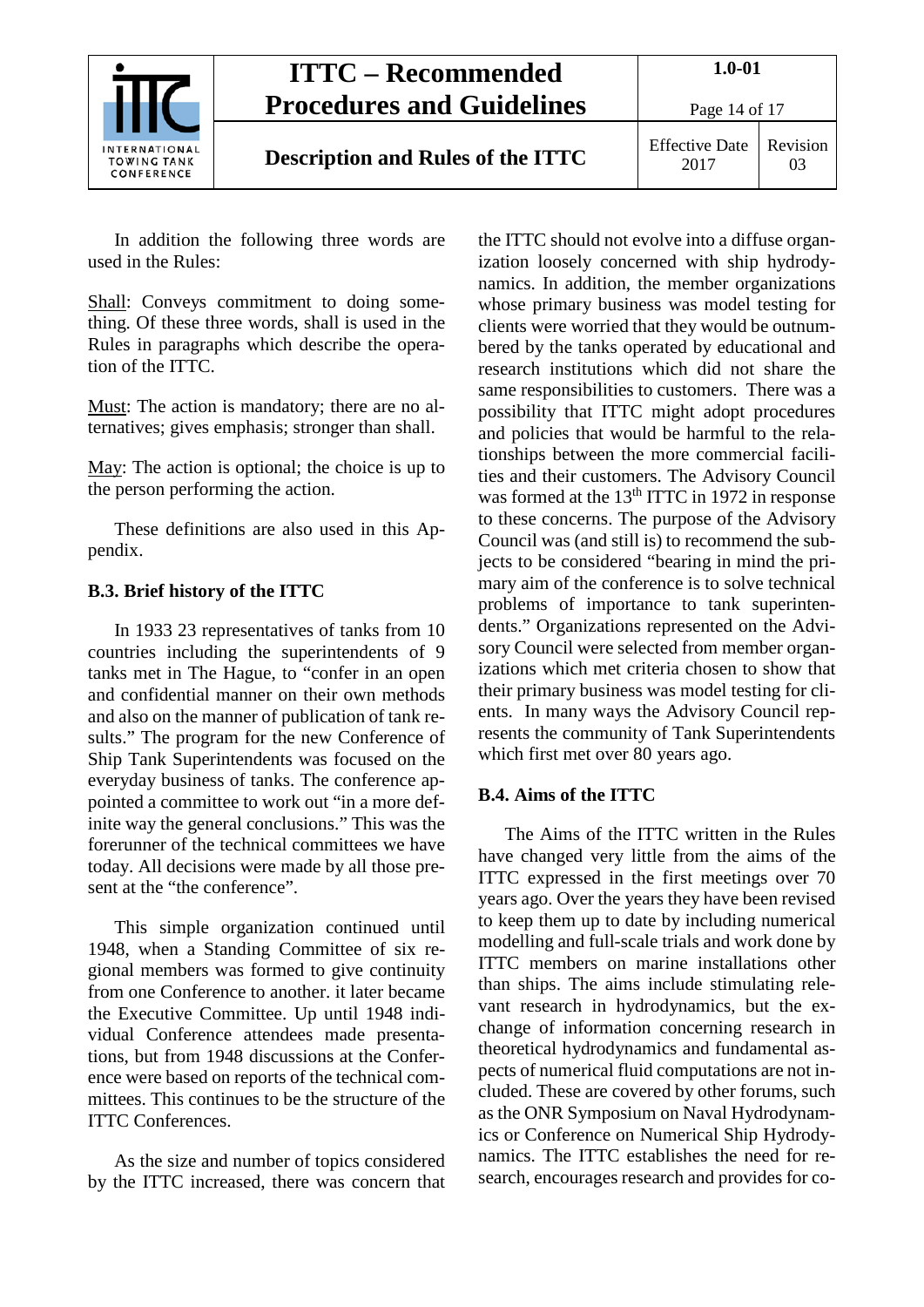

Page 15 of 17

## **Description and Rules of the ITTC** Effective Date

2017 Revision 03

ordination of research carried out by its members, but does not, as an organization, fund or carry out research. The aims are written to ensure that the ITTC continues to focus on its unique role of meeting the needs of its members for giving advice and information on full-scale performance to the designers, builders and operators of ships and marine installations based on physical and numerical modelling.

## <span id="page-14-0"></span>**B.5. The ITTC Organization**

### **Members**

Members of the ITTC are organizations that satisfy the Executive Committee that they meet the criteria for membership stated in the Rules. (The ITTC does not have individual memberships; people participate in ITTC activities as representatives of member organizations).

### Designated representatives

Designated representatives are directors or senior officers of member organizations who have authority to bind the organization in matters relating to ITTC. Each member organization has one designated representative.

### Full Conference

Decision making authority for the ITTC rests with its member organizations. The Full Conference is the collective name of the designated representatives from member organizations present at general sessions held during the Conference. Votes taken during general sessions at the Conference are recorded as decisions of the Full Conference.

### Executive Committee

The Executive Committee is in effect, the 'governing body' of the ITTC. The Chairman is usually the organizer of the next Conference and members are representatives from each of 6 geographic areas. The Executive Committee implements decisions of the Full Conference and may take actions between Conferences. The agenda of the Executive Committee includes applications for membership of the ITTC, membership of technical committees, arrangements for the next Conference, financial matters and relationships with other organizations.

### Chairman of the Executive Committee

The Chairman of the Executive Committee is the leader of the ITTC and Chairs general sessions at the Conference.

### Advisory Council

The Advisory Council drives the technical agenda of the ITTC. It is comprised of about 30 of the larger member organizations whose primary business is model testing for clients and have had a long history of involvement with the ITTC. The Advisory Council identifies topics of importance to the ITTC, drafts terms of reference for the technical committees and groups and provides ongoing support and monitoring of the technical committees as they carry out the work. It reviews proposed recommended procedures in detail, and ensures they are appropriate for practical application in work for clients. It reviews annual progress reports from technical committees.

#### Advisory Council Working Groups

To do its work effectively, the Advisory Council has set up four working groups. Each working group has responsibility for a technical area of importance to the ITTC. Members of the working groups are members of the Advisory Council who have an expertise or particular interest in the subjects covered by the group. The working groups take the lead in dealing with technical matters in their area of expertise and report at meetings of the Advisory Council.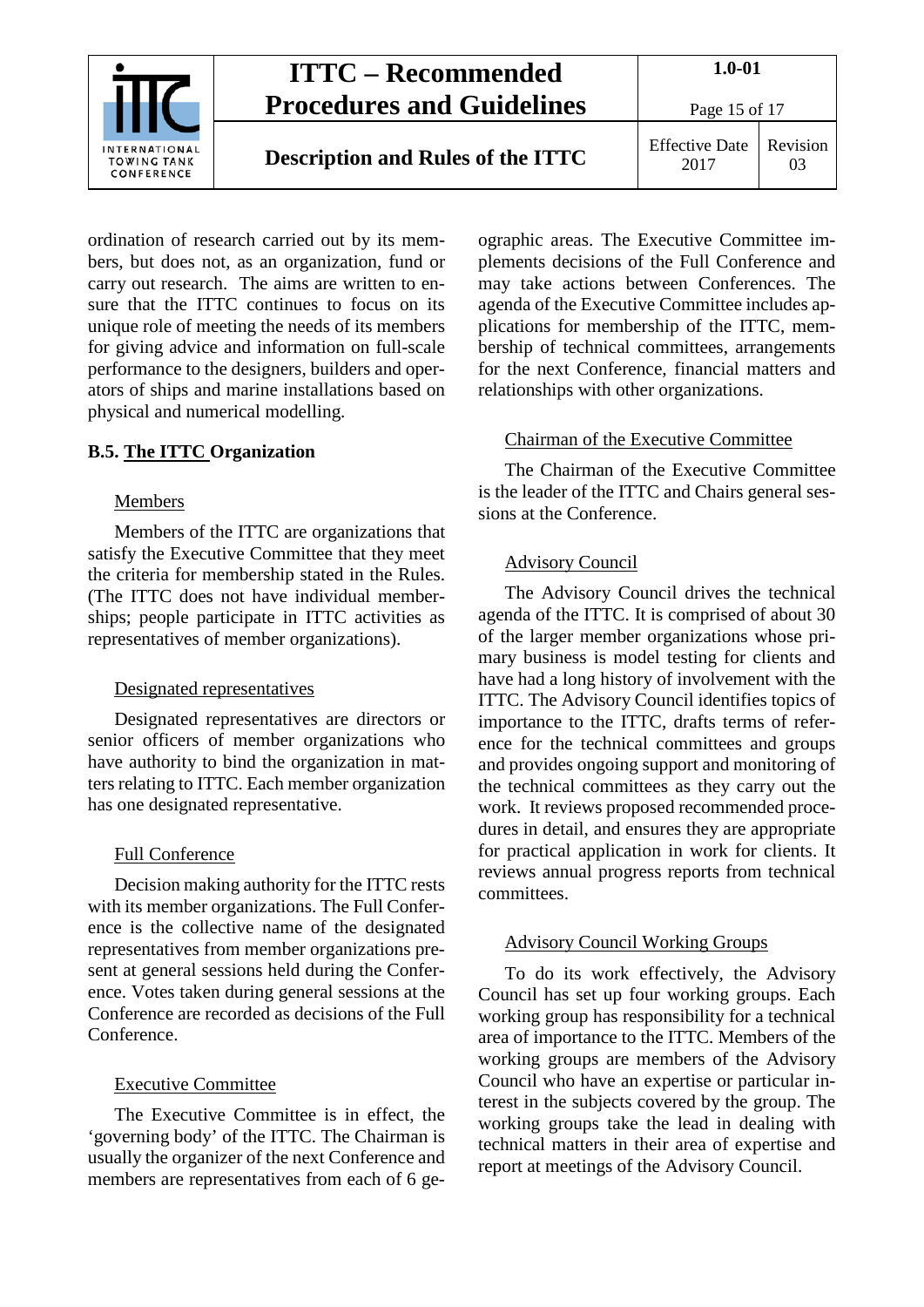

**Description and Rules of the ITTC** Effective Date

Page 16 of 17

2017 Revision 03

## Technical Committees

Technical committees carry out the technical work of the ITTC. Members of the technical committees are chosen for their ability to carry out the work and to ensure a geographic distribution of membership. The Executive Committee chooses the Chairmen. The scope of work is defined in the terms of reference for the committee. There are two types of technical committee; general technical committees are concerned with areas of continuing long-term importance to ITTC member organizations and specialist technical committees that address specific topics and are of limited duration. All the technical committees have equivalent responsibilities. There is no hierarchy between technical committees. The reports of technical committees primarily contain reviews of research relevant to ITTC members and are not comparable in format or content with publications in technical journals or at other conferences.

### Groups

Groups are similar to technical committees except that their work is primarily non-technical (for example symbols, quality control).

## The ITTC Secretary

The ITTC Secretary is a central point of contact for communications between ITTC members and to and from organizations outside the ITTC. The ITTC Secretary undertakes secretarial tasks in support of the operation of the ITTC. The duties of the Secretary include maintaining lists of memberships, the administration and collection of membership fees, publishing the ITTC newsletter, maintaining the ITTC website and preparing agenda and minutes of meetings of the Executive Committee and the Advisory Council.

## The Conference

The Conference is held once every three years, usually in September. The Conference agenda is based on the presentation and discussion of reports of technical committees, not presentations of papers by individuals. The plenary or general sessions are the opportunity for representatives of ITTC member organizations to discuss and for the Full Conference to vote on recommendations from the Executive Committee.

The Conference venue and host organization are chosen to ensure a balanced rotation between geographic areas. The host organization has overall responsibility for ensuring the Conference meets the requirements of the ITTC as described in the Rules and communicated by the Executive Committee. The detailed arrangements for the Conference are the responsibility of the Conference Organizer who is the designated representative of the host organization. The Executive Committee must approve the arrangements and associated costs for the Conference. The Conference Organizer is usually Chairman the Executive Committee. The rules are written to allow for the possibility that the Conference Organizer might have little experience of ITTC and that a different person might chair the Executive Committee. Up to the  $25<sup>th</sup>$ Conference this situation has never arisen.

Participation in the Conference is by invitation only. Invitations are sent to all designated representatives and members of technical committees and groups. In addition area representatives may propose observers and seniors to attend. Employees of ITTC member organizations who are neither designated representatives nor members of technical committees or groups may attend the Conference as observers. Observers may also be persons with an interest in the work of the ITTC who are not affiliated with ITTC member organizations. Examples are representatives from ship designers and builders, classifications societies or other marine research organizations. Representatives of commercial companies with an interest in marketing to ITTC members may attend the Conference as observers, but